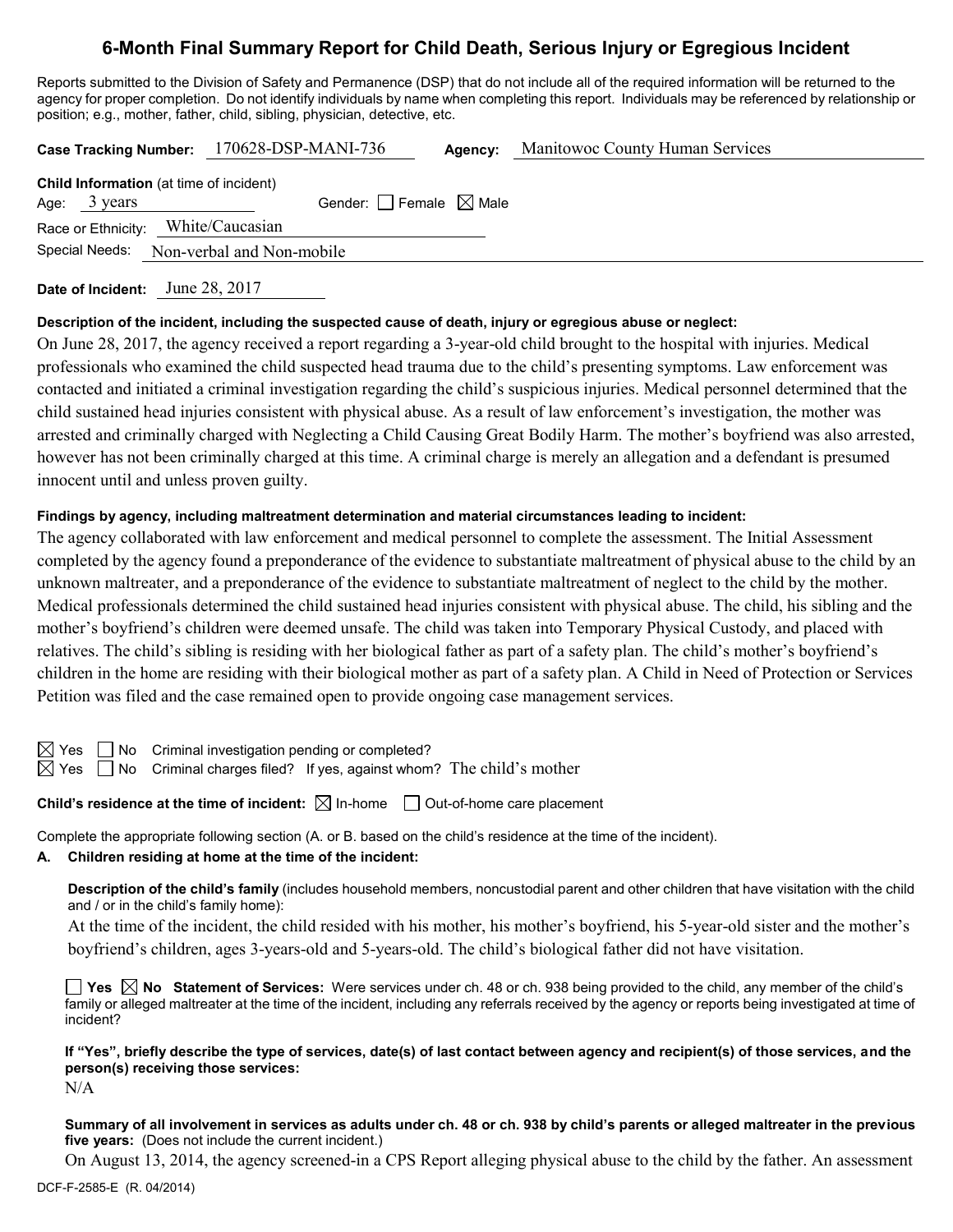was completed by the agency and the allegation of physical abuse was substantiated. A Child in Need of Protection or Services Petition was filed on September 10, 2014 and the case remained open to provide ongoing case management services.

#### **Summary of actions taken by the agency under ch. 48, including any investigation of a report or referrals to services involving the child, any member of the child's family living in this household and the child's parents and alleged maltreater.** (Does not include the current incident.)

(Note: Screened out reports listed in this section may include only the date of the report, screening decision, and if a referral to services occurred at Access. Reports that do not constitute a reasonable suspicion of maltreatment or a reason to believe that the child is threatened with harm are not required to be screened in for an initial assessment, and no further action is required by the agency.)

On July 8, 2015 the agency screened-out a Services Report.

On August 13, 2014, the agency screened-in a CPS Report alleging physical abuse to the child by the father. An assessment was completed by the agency and the allegation of physical abuse was substantiated. A Child in Need of Protection or Services Petition was filed on September 10, 2014 and the case remained open to provide ongoing case management services.

### **Summary of any investigation involving the child, any member of the child's family and alleged maltreater conducted under ch. 48 and any services provided to the child and child's family since the date of the incident:**

The agency collaborated with law enforcement and medical personnel to complete the assessment. The Initial Assessment completed by the agency found a preponderance of the evidence to substantiate maltreatment of physical abuse to the child by an unknown maltreater, and a preponderance of the evidence to substantiate maltreatment of neglect to the child by the mother. Medical professionals determined the child sustained head injuries consistent with physical abuse. The child, his sibling and the mother's boyfriend's children were deemed unsafe. The child was taken into Temporary Physical Custody, and placed with relatives. The child's sibling is residing with her biological father as part of a safety plan. The child's mother's boyfriend's children in the home are residing with their biological mother as part of a safety plan. A Child in Need of Protection or Services Petition was filed and the case remained open to provide ongoing case management services.

## **B. Children residing in out-of-home care (OHC) placement at time of incident:**

### **Description of the OHC placement and basis for decision to place child there:** N/A

### **Description of all other persons residing in the OHC placement home:** N/A

**Licensing history:** Including type of license, duration of license, summary of any violations by licensee or an employee of licensee or other actions that constitute a substantial failure to protect and promote the welfare of the child. N/A

## **Summary of any actions taken by agency in response to the incident:** (Check all that apply.)

| Screening of Access report                           |          | Attempted or successful reunification             |
|------------------------------------------------------|----------|---------------------------------------------------|
| Protective plan implemented                          |          | Referral to services                              |
| Initial assessment conducted                         |          | Transportation assistance                         |
| Safety plan implemented                              |          | Collaboration with law enforcement                |
| Temporary physical custody of child                  | $\times$ | Collaboration with medical professionals          |
| Petitioned for court order / CHIPS (child in need of | $\times$ | Supervised visitation                             |
| protection or services)                              | ⋉        | Case remains open for services                    |
| Placement into foster home                           |          | Case closed by agency                             |
| <b>Placement with relatives</b>                      |          | Initiated efforts to address or enhance community |
| Ongoing Services case management                     |          | collaboration on CA/N cases                       |
|                                                      |          | Other (describe):                                 |
|                                                      |          |                                                   |

## **FOR DSP COMPLETION IF RECORD OR ON-SITE REVIEW WAS UNDERTAKEN:**

### **Summary of policy or practice changes to address issues identified based on the record or on-site review of the incident:**

Under the Child Welfare Disclosure Act (Section 48.981(7)(cr), Stats.), the Department of Children and Families' (DCF) Division of Safety and Permanence (DSP) completes an initial review of the agency's practice for each case reported under the Act. A further practice review has been completed for case 170628-DSP-MANI-736. As a result of this review process, the DSP determined the agency had implemented efforts to improve the consistency and quality of safety practices, including specialized training for supervisors.